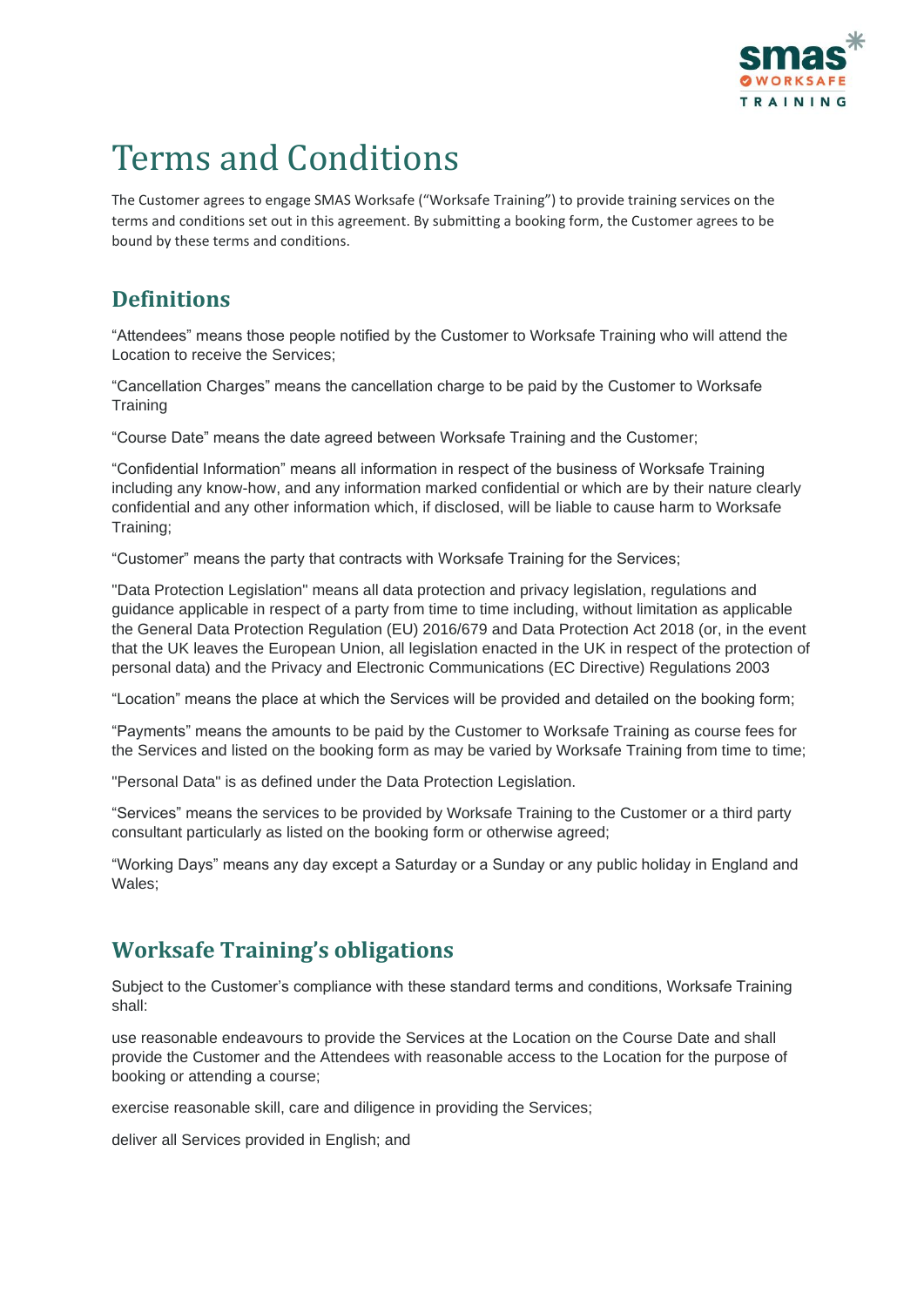

be permitted to assign or subcontract the whole or any part of the Services without the consent of the Customer.

# **The Customer's obligations**

The Customer shall:

ensure that the agreed Attendees attend at the Location on the Course Date at the agreed time to receive the Services;

ensure that the Attendees are sufficiently competent to receive the Services;

comply with and shall ensure that when at the Location, all Attendees comply with all reasonable instructions of Worksafe Training and all applicable laws and policies (as may be notified to the Customer or the Attendees from time to time by Worksafe Training);

withdraw any Attendee from attendance at the Location upon the reasonable request of Worksafe Training;

pay the Payments on the due dates for payment; and

pay any applicable Cancellation Charges.

#### **Bookings**

All fees must be paid on receipt of invoice or in strict accordance with payment terms for account customers.

# **Transfer Charges**

If you wish to transfer any courses or services, the following additional charges for transfer will apply for each transfer processed:

#### **Open Training Courses**

| <b>Notice Period</b>               | <b>Fees</b>                                 |
|------------------------------------|---------------------------------------------|
| 5 or less working days             | Full fee payable                            |
| 6 to 15 working days<br>inclusive  | 25% course fee payable per<br>delegate      |
| 16 to 20 working days<br>inclusive | £25.00 fee payable per<br>delegate transfer |
| 21 working days or<br>more         | No charge                                   |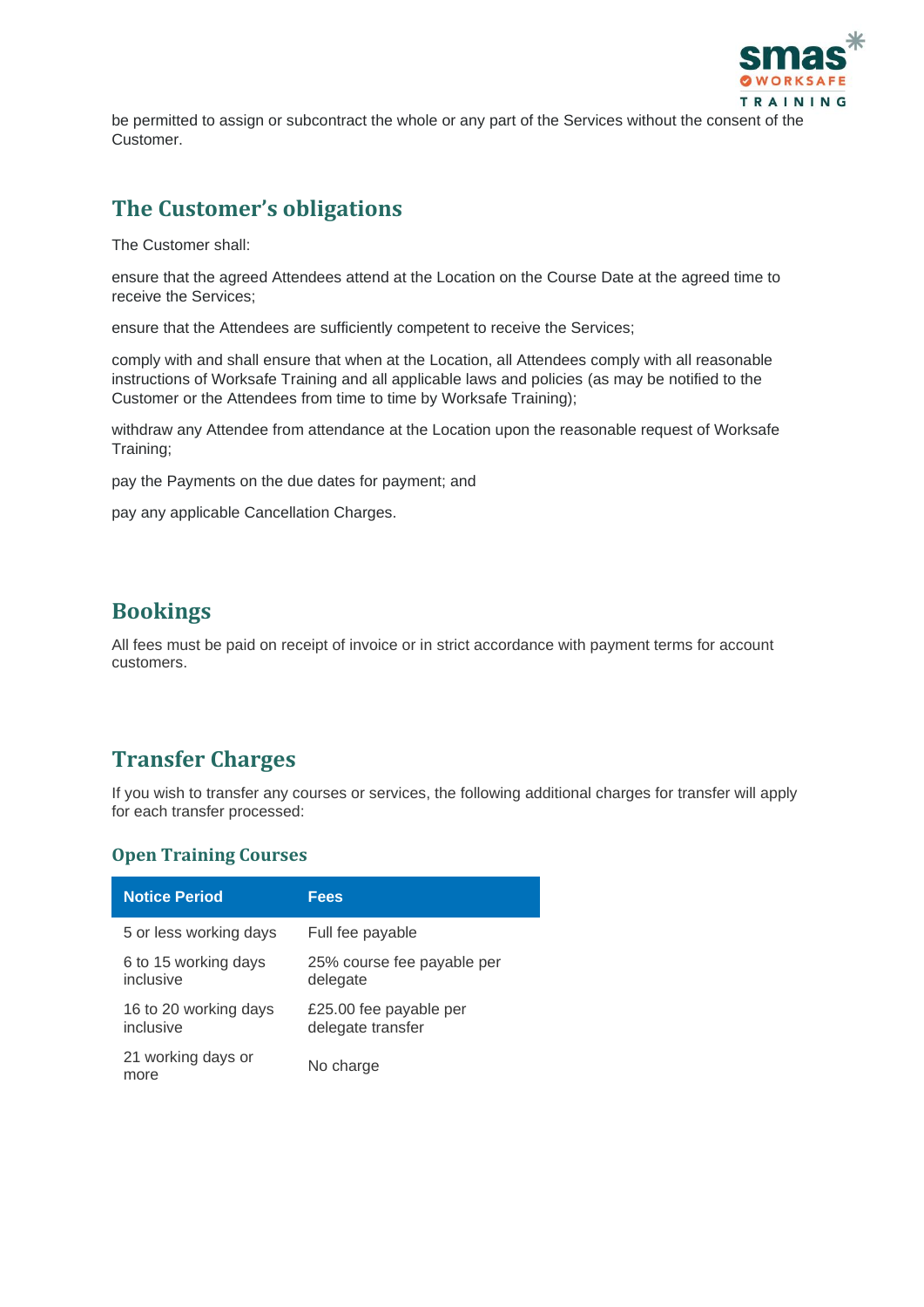

# **Cancellation Charges**

If you wish to cancel any course or service the following charges will apply for each cancellation processed:

#### **All Training Courses**

| <b>Notice Period</b>               | <b>Fees (Except NEBOSH)</b>            |
|------------------------------------|----------------------------------------|
| 10 or less working days            | Full fee payable                       |
| 11 to 15 working days<br>inclusive | 50% of course / service fee<br>payable |
| 16 to 20 working days<br>prior     | 25% of course / service fee<br>payable |
| 21 working days or<br>more         | No charge                              |

# **Change to or Cancellation of Courses or Services**

Course contents, prices and dates are correct at the time of going to press.

From time to time it may be necessary, for reasons beyond our control, to change the content, timing, or price of a course. In cases where it is inadvisable to go ahead with the planned training / consultancy service (e.g. due to force majeure or severe (red) weather / flood warnings being issued), every effort will be made by SMAS Worksafe to provide advance notification of any such cancellation.

In the event of a course or service being cancelled, clients will be offered an alternative date, credit note or full refund.

# **Certification**

Certification will be processed upon course completion and receipt of full payment.

# **VAT**

All sums payable under this agreement unless otherwise stated are exclusive of VAT and other duties or taxes.

Any VAT or other duties or taxes payable in respect of such sums shall be payable in addition to such sums and shall become payable by the Customer at the same time as the Payments.

# **Intellectual Property Rights Confidentiality**

All copyright and other intellectual property rights in all specifications, drawing, illustrations, diagrams, course literature and other documents issued by Worksafe Training will remain the property of Worksafe Training and may not be reproduced without permission.

Customers will and shall procure that Attendees will keep confidential any and all Confidential Information that it may acquire and shall not use any Confidential Information for any purpose other than the purpose intended by its disclosure by Worksafe Training and as notified to the Customer and/or the Attendee by Worksafe Training on disclosure.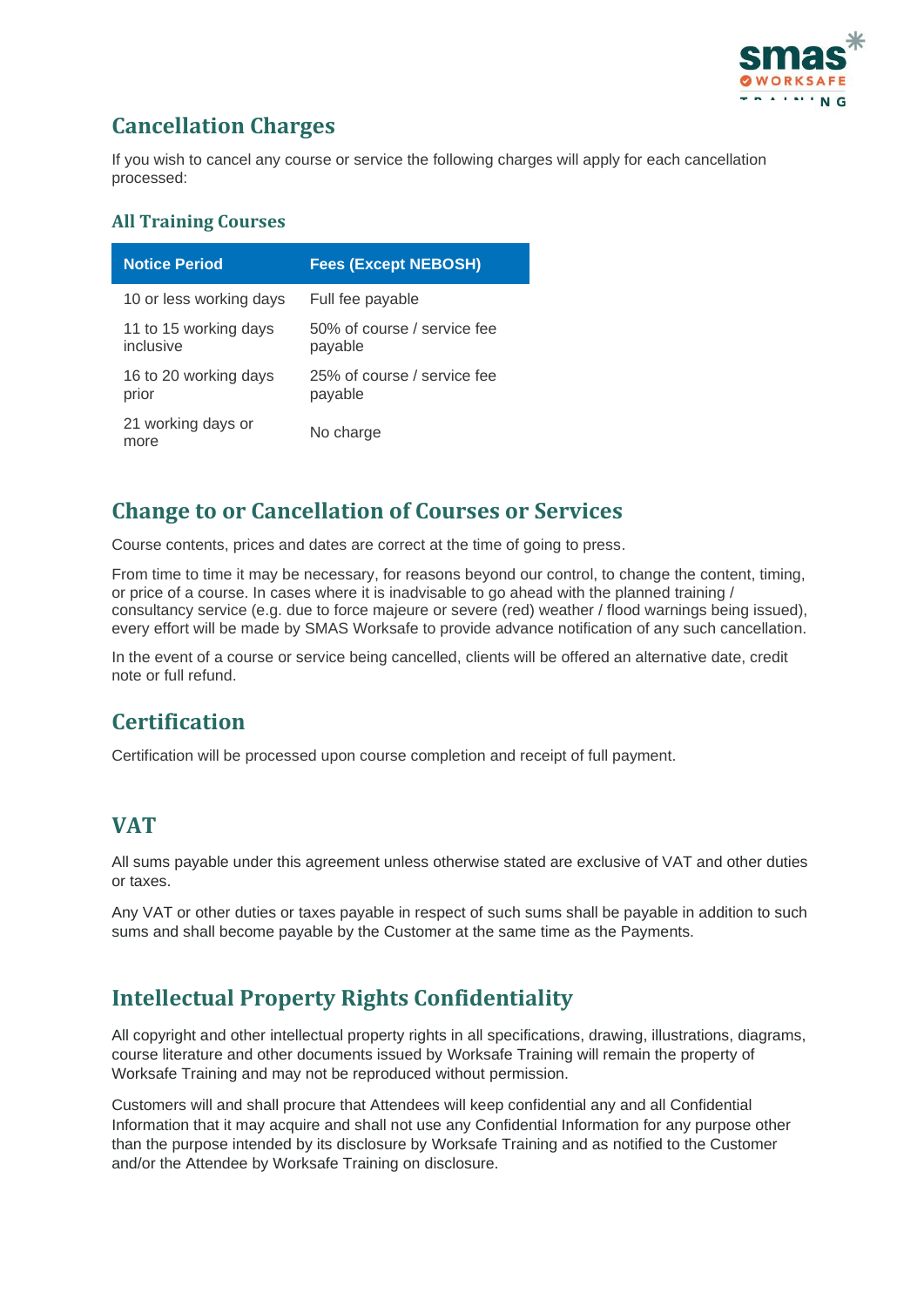

The obligations set out will not apply to any information which is publicly available or becomes publicly available through no act or omission of the Customer or Attendee, or of which disclosure is required by order of a court or regulatory body of competent jurisdiction, and then only to the extent required to be disclosed

No announcement, press release, circular, marketing or other promotion in connection with Worksafe Training shall be made by or on behalf of the Customer without Worksafe Training's written consent except if and to the extent required by law or by any governmental or regulatory authority.

#### **Data Protection**

We are the data controller of all Personal Data you provide when booking or enquiring about a training course. If you provide Personal Data about another person to us, you should provide them with this information concerning the processing of their personal data.

We collect and use this Personal Data to administer your training and comply with any legal obligations (if applicable). We also process the Personal Data, where permitted by law, for business analysis, fraud, and crime prevention and to improve our services. These may involve disclosing your data to third parties such as HMRC and our insurers. In the event of company reorganisation, merger or buy out, it may be disclosed to a different group company.

# **Limitation of liability**

Worksafe Training does not exclude its liability (if any) to the Customer for a breach of its obligations arising under Section 2 Sale and Supply of Goods and Services Act 1982; for personal injury or death resulting from its negligence; under Section 2(3) Consumer Protection Act 1987; for any matter which it would be illegal to exclude or to attempt to exclude its liability; or for fraud or fraudulent misrepresentation.

The total liability of Worksafe Training to the Customer for any reason and upon any cause of action shall be limited to the amount of any Payments and other charges which the Customer has paid to Worksafe Training under this agreement.

Worksafe Training will be under no liability whatsoever for any:

loss of profit (direct or indirect)

loss of revenue, loss of production or loss of business (in each case whether direct or indirect);

loss of goodwill, loss of reputation or loss of opportunity (in each case whether direct or indirect);

loss of data (direct or indirect);

loss of anticipated saving or loss of margin (in each case whether direct or indirect);

liability of you to third parties (whether direct or indirect); or

indirect, special or consequential loss.

#### **Force Majeure**

Neither party shall be liable for any delay or failure to perform its obligations if such failure or delay is due to Force Majeure.

For the purpose of this agreement, "Force Majeure" means any act, omission, cause of circumstance beyond the reasonable control of either party and shall include but not be limited to war, rebellion, civil commotion, strikes, lock outs, industrial disputes, fire, explosion, earthquake, volcanic eruption, act of God, flood, drought or other act or order of any government department, council or other constituted body.